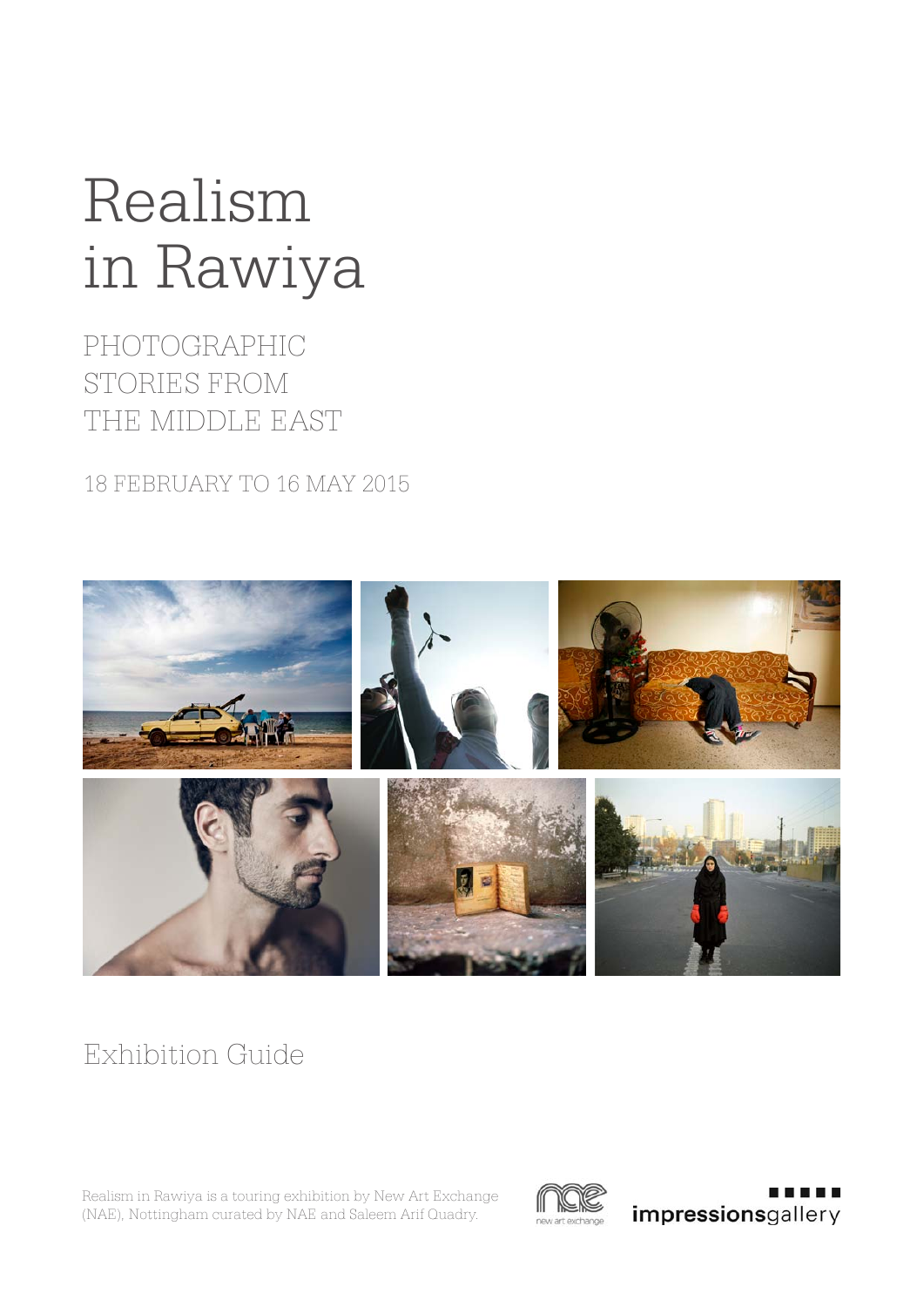

Untitled, from the I Read I Write series, 2009 - 2012 © Laura Boushnak



Untitled, from the I Read I Write series, 2009 - 2012 © Laura Boushnak

### Laura Boushnak

Laura Boushnak is a Palestinian photographer born in Kuwait. As an Arab woman, who was raised, educated and has worked in several Arab countries, she is committed to presenting projects that highlight the position of women in the Arab world.

I Read I Write (2009 - 2012) responds to the 2005 UN Arab Human Development Report which indicated that Arab countries collectively have one of the highest rates of female illiteracy in the world. The photographs in this series focus on the importance of education and the major barriers that many women face in accessing education, such as: poverty, cultural constraints, minimum public spending on education and outdated teaching methods.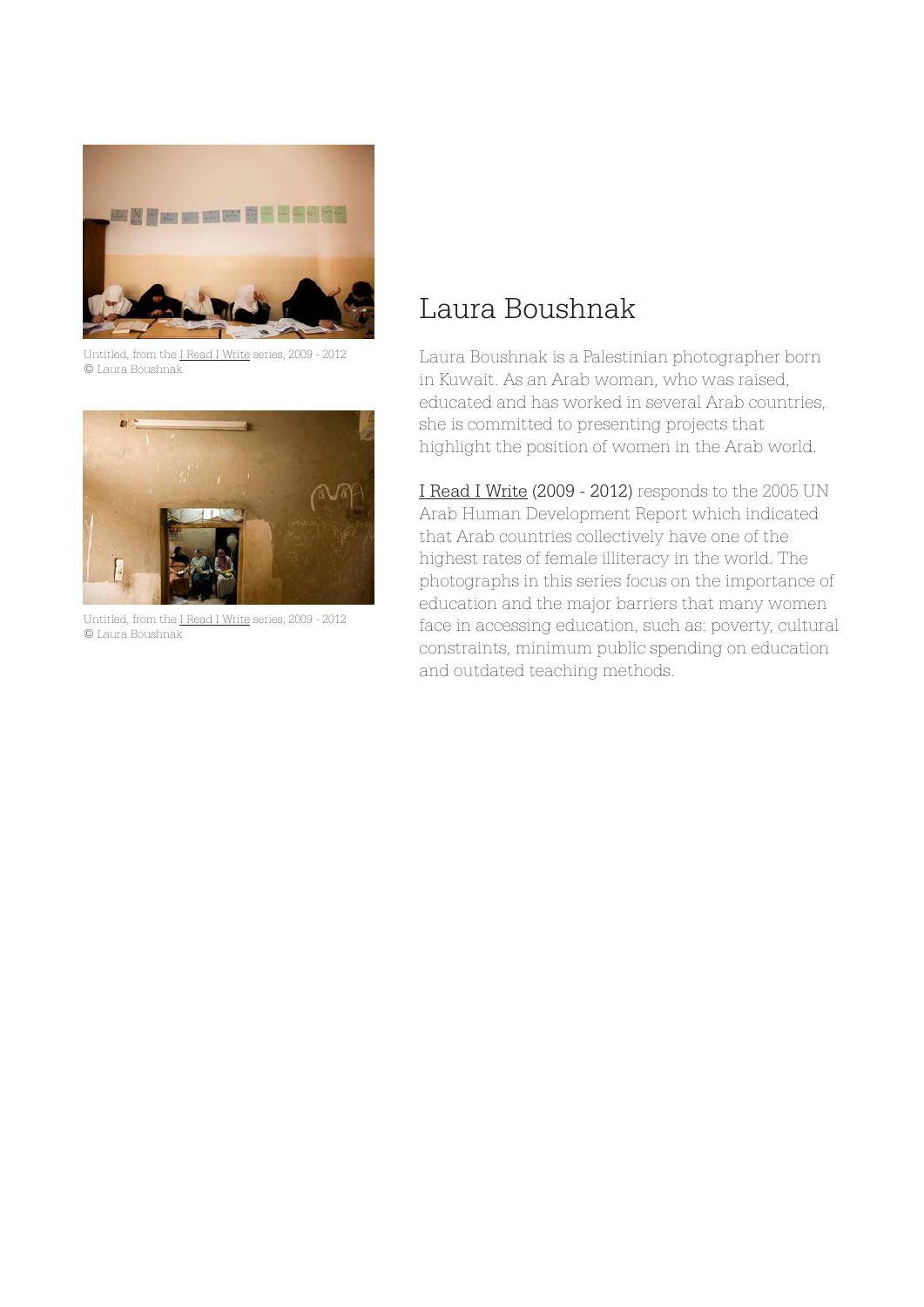

Untitled, from The Missing: Lebanon series, 2010-ongoing © Dalia Khamissy



Untitled, from The Missing: Lebanon series, 2010-ongoing © Dalia Khamissy

## Dalia Khamissy

Born in Beirut, Dalia Khamissy's work revolves around the social and socio-political stories in the Middle Eastern region, documenting mostly the aftermath of Lebanon's wars and issues concerning women's rights.

The Missing: Lebanon (2010 - ongoing) presents the reality of the parents who are demanding to know the fate of their loved ones that disappeared during the Lebanese civil war between 1975 and 1990. 17,000 people remain officially missing in Lebanon after being abducted or killed at the hands of different Lebanese militias and other groups involved in the conflict.

The series has a personal resonance for Dalia, who was seven years old when her father was kidnapped in 1981.Three days later he was set free. With hindsight, she understands that her father was luckier than the others who disappeared during the civil war.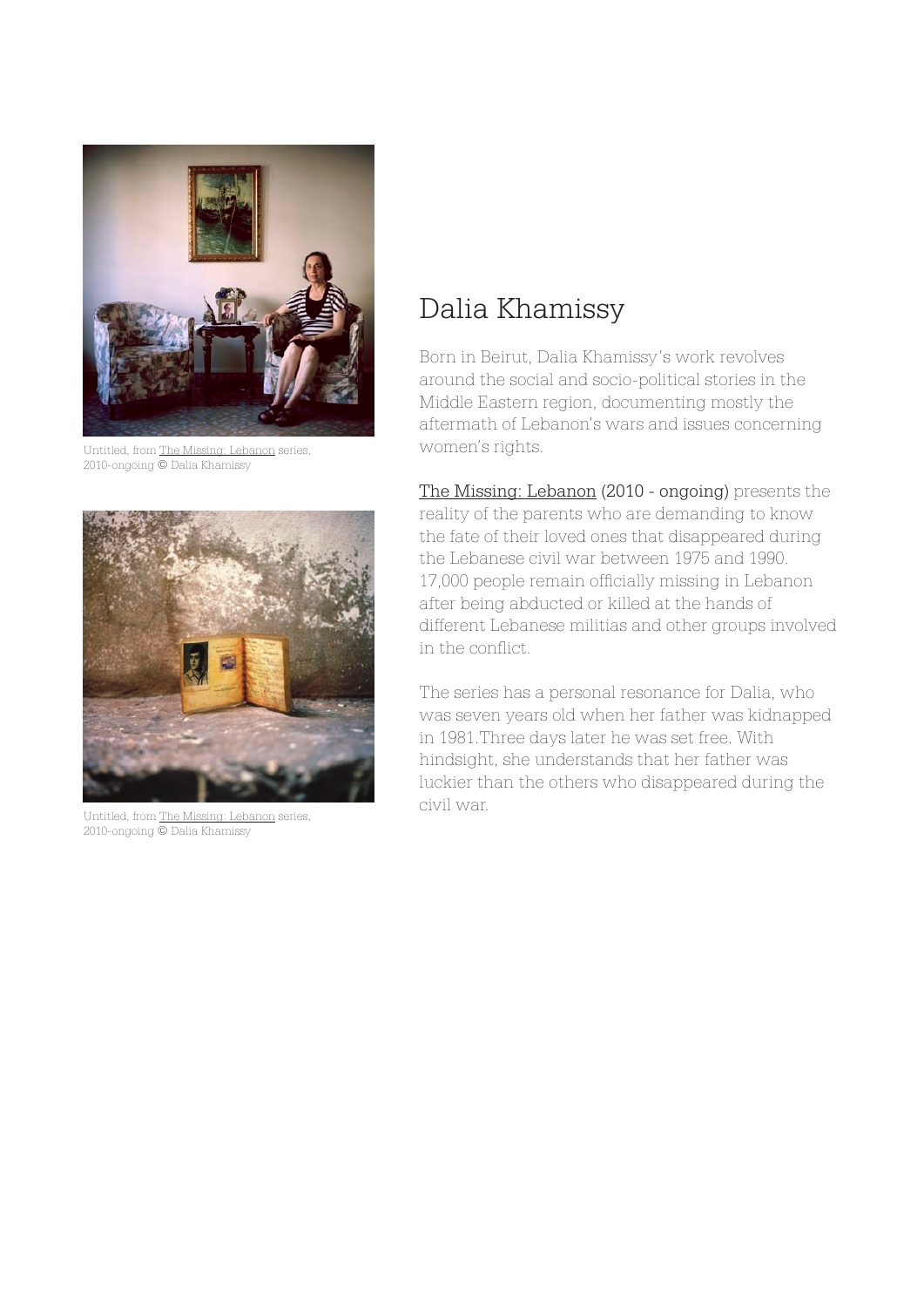

Untitled, from the Picture an Arab Man series, 2009 - ongoing © Tamara Abdul-Hadi



Untitled, from the Picture an Arab Man series, 2009 - ongoing © Tamara Abdul-Hadi

### Tamara Abdul Hadi

Tamara Abdul Hadi was born to Iraqi parents in the United Arab Emirates in 1980 and raised in Montreal, Canada. Her personal photography projects deal with issues of social injustice and gender stereotypes.

Picture an Arab Man (2009 - ongoing) attempts to break down stereotypes of how Arabs have been represented in the West, as well as in the East. By highlighting the sensual beauty of the subjects, Abdul Hadi challenges outdated notions of masculinity within the region. The series also attempts to break the global stereotypes imposed on the Arab male in a post 9/11 world, providing an alternative visual representation of that identity.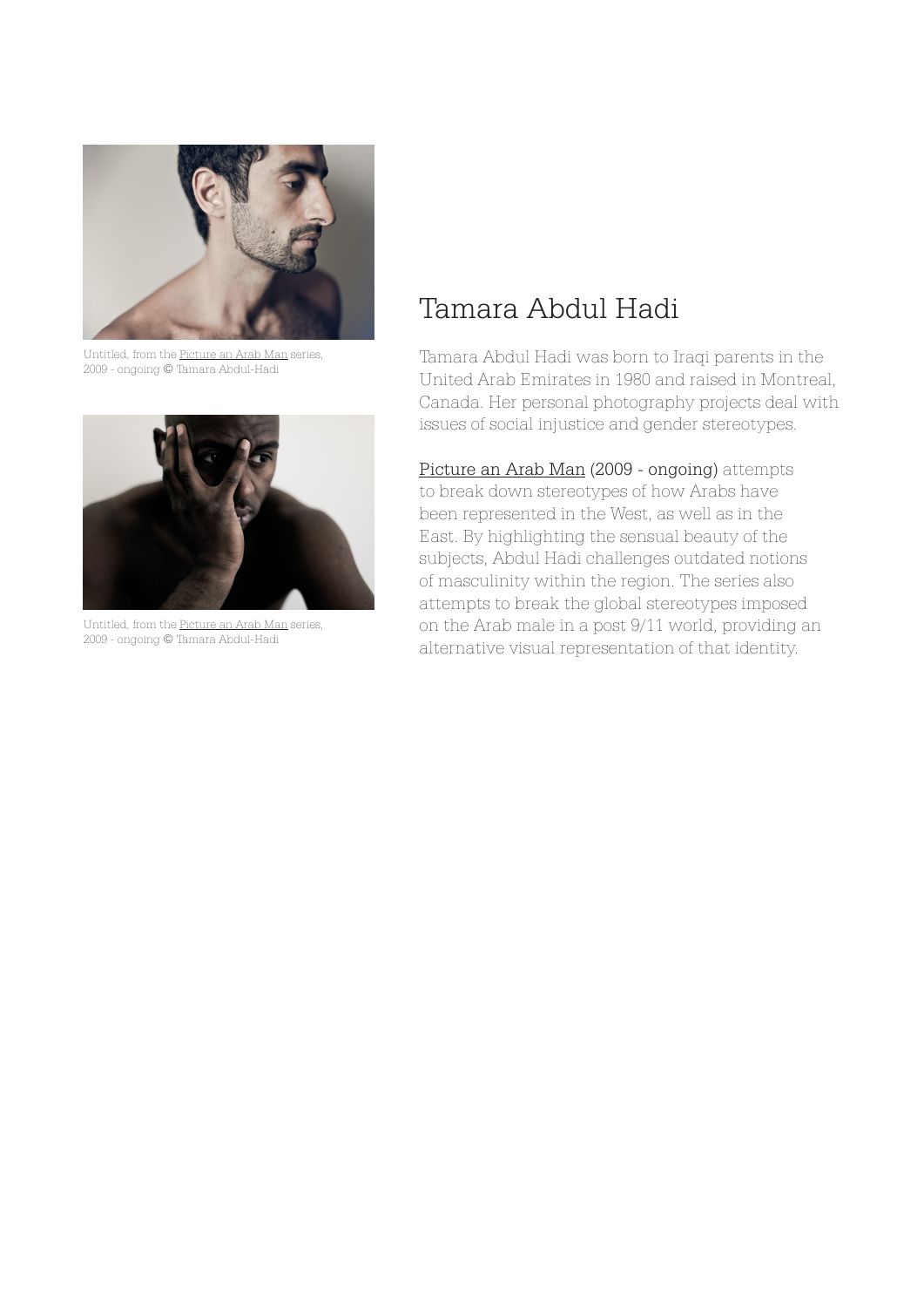

Untitled, from the Transition series, 2011 © Myriam Abdelaziz



Untitled, from the Egyptian Revolution series, 2011 © Myriam Abdelaziz

### Myriam Abdelaziz

Myriam Abdelaziz is a French photographer of Egyptian origins. Originally from Cairo, Abdelaziz's understanding of the culture, politics and economic struggles of the people of Egypt, have allowed her to capture moments and detail within the Egyptian revolution through a local eye.

Transition (2012) documents the year following the Egyptian Revolution when the SCAF (Superior Council for the Armed Forces) took power, promising to lead Egypt into democracy and fair elections. The frustration felt by some of the Egyptian people over the lack of progress towards real democracy was made visible as graffiti on the streets of Cairo.

Egyptian Revolution (2011) presents the reality of the strong, successful, courageous and politically engaged Middle Eastern women who actively took part in the uprising. Aware that women from the Middle East are often portrayed within Western media reports as oppressed by men, Abdelaziz was keen to counteract this unbalanced representation of gender within the series.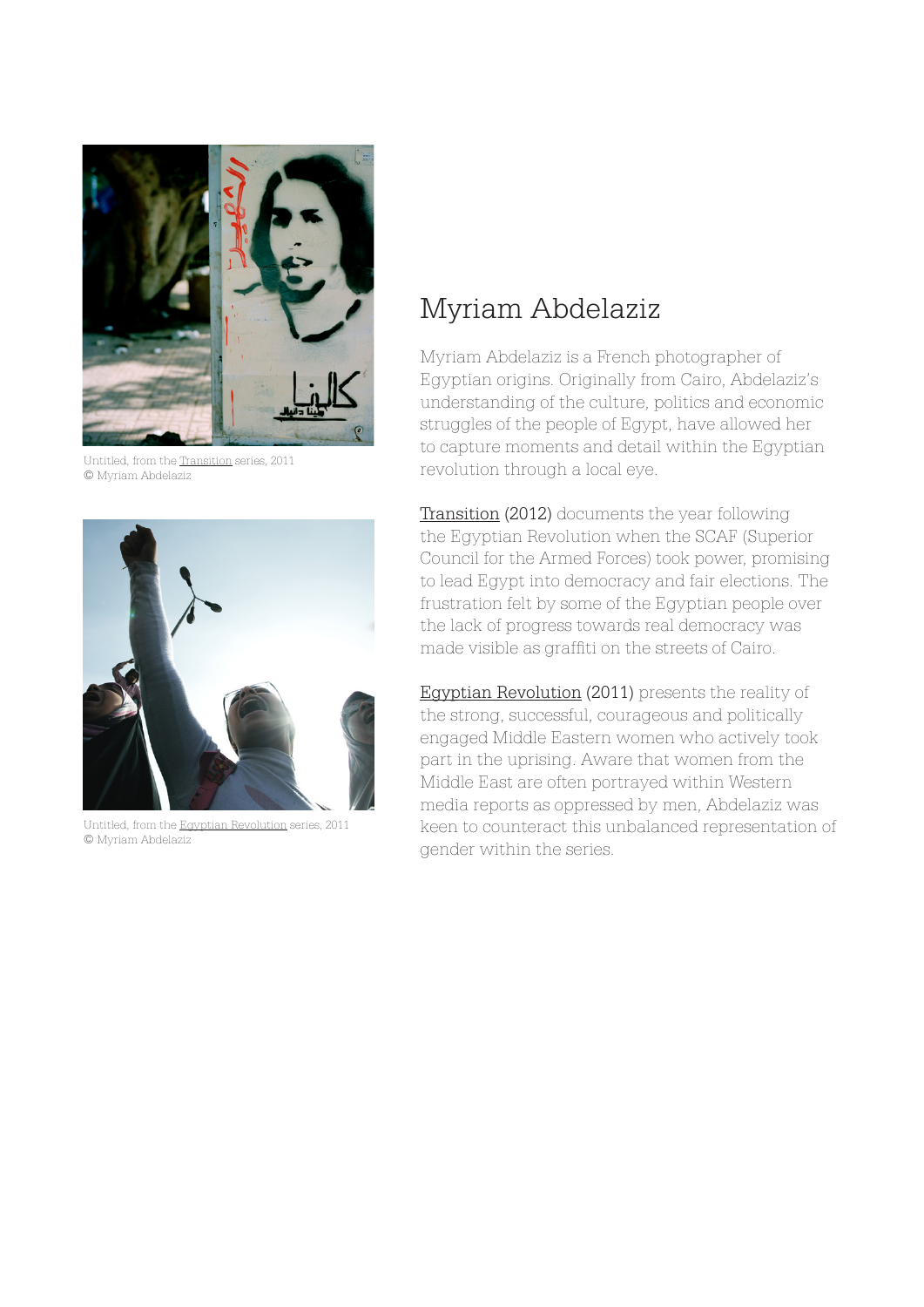

Untitled, from the Survivor series, 2007 - 2012 © Laura Boushnak



© Laura Boushnak

### Laura Boushnak

Laura Boushnak is a Palestinian photographer born in Kuwait. As an Arab woman, who was raised, educated and has worked in several Arab countries, she is committed to presenting projects that highlight the position of women in the Arab world.

Survivor (2007 - 2012) focuses on young cluster bomb survivors trying to rebuild their lives in the aftermath of the 2006 Israel-Hezbollah war. After fleeing their homes and seeking refuge during the war itself, Boushnak witnessed the added injustice of individuals losing their lives and limbs to the cluster Untitled, from the Survivor series, 2007 - 2012 munitions left behind after the conflict.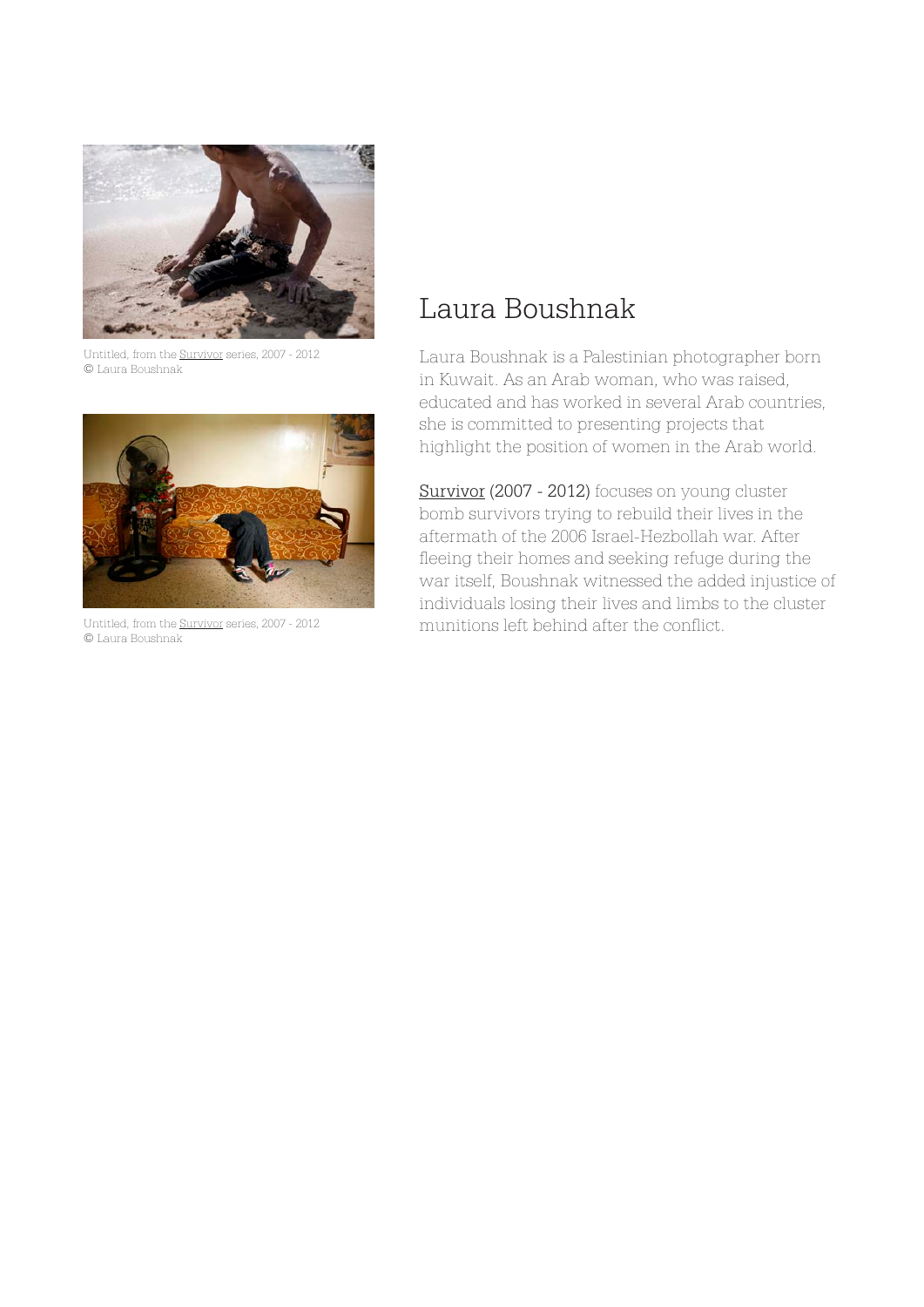

Untitled, from the Mothers of Martyrs series, 2011 © Newsha Tavakolian



Untitled, from the Listen series, 2011 © Newsha Tavakolian

### Newsha Tavakolian

Newsha Tavakolian, born in Tehran, Iran, is a selftaught photographer whose practice focuses on women's experiences and identity. Tavakolian's shift from photojournalism to conceptual photography was partly forced by intense domestic political pressures on the media in Iran. She describes photography as: 'a way of breathing within the smothering world of censorship.'

Mothers of Martyrs (2006) Tavakolian presents a series of photographs of mothers holding portraits of the sons they lost in the Iran-Iraq war between 1980 and 1988. The double use of portraiture within the photographs serves to highlight the contrast between the generations, and the ever-increasing age gap between the two.

Listen (2011) is presented as a series of photographic portraits alongside a silent video piece made in collaboration with Iranian female professional singers.

In Iran, female singers can only sing collectively or as back-up singers for male vocalists, they are not allowed to perform solo, in public places or produce CDs.

Tavakolian says, 'In my own country I participate, I tell stories that are also my story. For me a women's voice represents a power that if you silence it, imbalances the society, and makes everything deform. My project Listen echoes the voices of silenced women. I have let Iranian female singers perform through my camera while the world has never heard them.'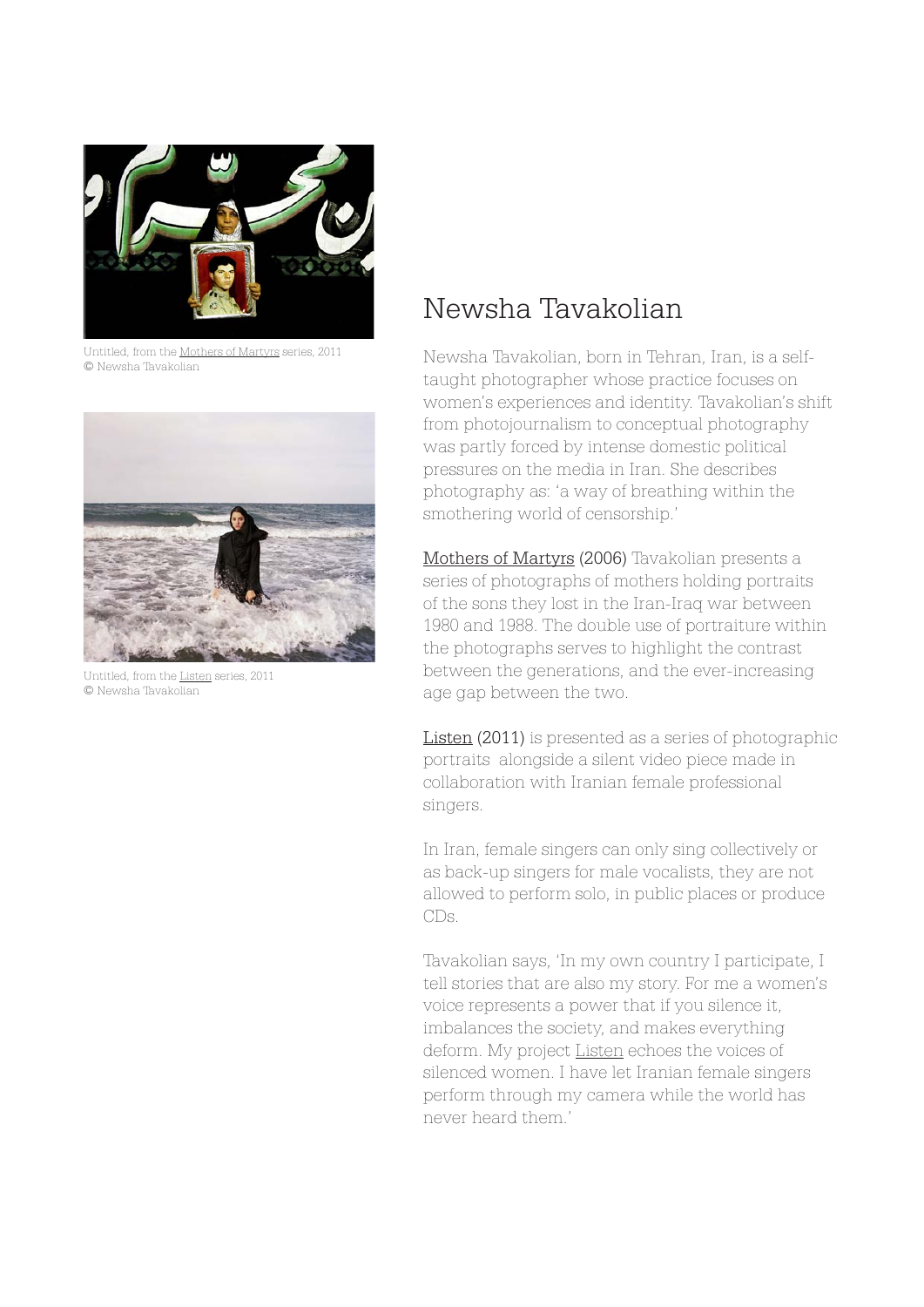

Untitled, from the Fragile Monsters series, 2009 © Tanya Habjouqa



Untitled, from the Women of Gaza series, 2009 © Tanya Habjouqa



Untitled, from the Jerusalem in Heels series, 2006 © Tanya Habjouqa

### Tanya Habjouqa

Tanya Habjouqa's documentary photography takes the viewer through the Middle East's conflict zones. She aims to capture glimmers of hope, dignity and laughter, with the intention of countering the region's association with division and war. Habjouqa explores both male and female identity within her work.

Ladies Who Rally (2012) Speeding their way through the male-dominated Palestinian streetcar racing scene, the Speed Sisters have been heralded as the Middle East's first all-female racing team. Habjouqa describes them as 'independent, determined and always on the move', and has captured the women as they have charted their own course through the pressures of social expectations, family dynamics, community politics and an ongoing military occupation.

Fragile Monsters: Arab Body Building (2009) presents an alternative view of the supersized contestants in the 17th annual Arab Body Building Championship held in Amman, revealing surprisingly tender, emotional, and insecure moments among the men.

Women of Gaza (2009) depicts women and their families walking the fine line between hope and resignation. Above all, this series tells a story of survival, and depicts the attempts of the people of Gaza to 'normalise' life in an abnormal situation.

#### Jerusalem in Heels: Transsexuals of the Holy Land

(2006) portrays the drag queens of Jerusalem. These Palestinian and Israeli transsexuals defy politics and social convention. Habjouqa describes how the individuals she observed 'fall in love in a rambunctious display of heels and makeup, a colourful denial of the darker elements of Jerusalem society.'